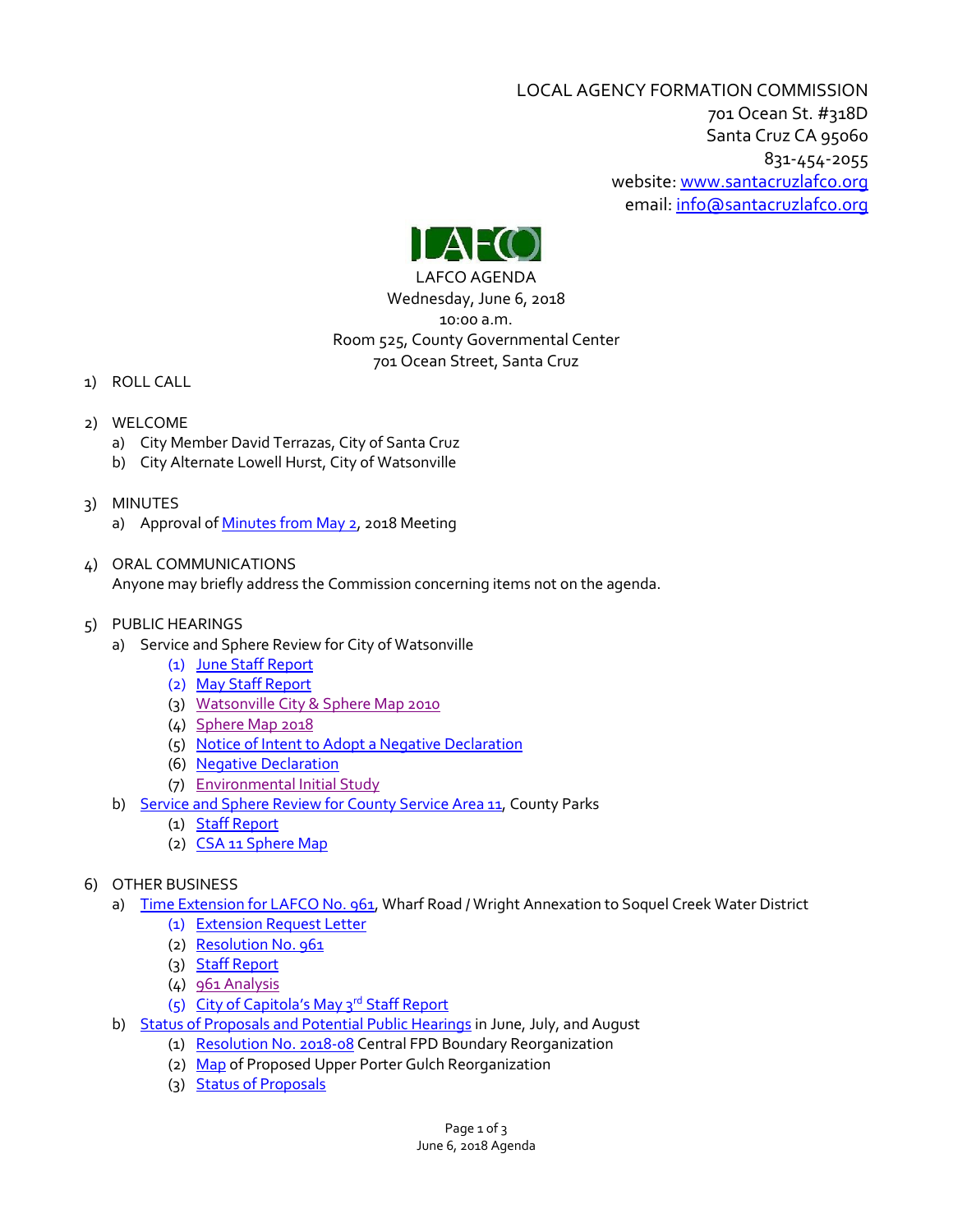- c) Legislation
	- (1) [Legislative Report](http://www.santacruzlafco.org/wp-content/uploads/2018/05/6c1-Legislative-Report-for-June-6.pdf)
	- (2) [Legislative Tracking](http://www.santacruzlafco.org/wp-content/uploads/2018/05/6c2-Legislation-Tracking-2018.pdf)
	- (3) [AB 2268 Support](http://www.santacruzlafco.org/wp-content/uploads/2018/05/6c3-Support-AB-2268-Reyes.pdf)
- d) [Extra Payment to CalPERS Pension Unfunded Liability](http://www.santacruzlafco.org/wp-content/uploads/2018/05/6d-CALPERS-Pension-Payments-2018.pdf)

## 7) CLOSED SESSION

Prior to closed session, the public is invited to address the Commission regarding the subject of the closed session.

- a) The Commission will meet in closed session to consult with labor negotiators pursuant to Government Code Section 54957.6.
	- (1) Agency Negotiators: Personnel Committee:
		- (a) Jim Anderson
		- (b) John Leopold

# 8) ANNOUNCEMENTS IN OPEN SESSION

Following the closed session, if any announcements are required, the Commission will re-convene in open session to make the announcements.

- 9) CORRESPONDENCE None
- 10) PRESS ARTICLES

UC Santa Cruz Water

a) April 29<sup>th</sup> Sentinel article: [UCSC growth debate focuses on the water](http://www.santacruzlafco.org/wp-content/uploads/2018/05/10a-UCSC-Water-April-2018.pdf)

## Watsonville

- b) April 19<sup>th</sup> Pajaronian article: Pajaro [Valley district, Watsonville complete \\$5 million water recycling plant upgrade](http://www.santacruzlafco.org/wp-content/uploads/2018/05/10b-Recycling-plant-upgrade-RP-May-3-2018.pdf)
- c) May 23<sup>rd</sup> Pajaronian article: [Montoya resigns as city manager](http://www.santacruzlafco.org/wp-content/uploads/2018/05/10c-RP-Montoya.pdf)

## 7) COMMISSIONER COMMENTS

Individual Commissioners may comment briefly on matters within the jurisdiction of LAFCO. No discussion or action is appropriate other than referral to staff or setting the matter as a future agenda item. The public may address the Commission on these informational matters.

## 8) ADJOURNMENT

The next regular meeting is scheduled for 10:00 a.m. Wednesday, August 1, 2018. Two special meetings are expected before then. Check the notices section of the LAFCO website at: <http://www.santacruzlafco.org/notices/>for additional information.